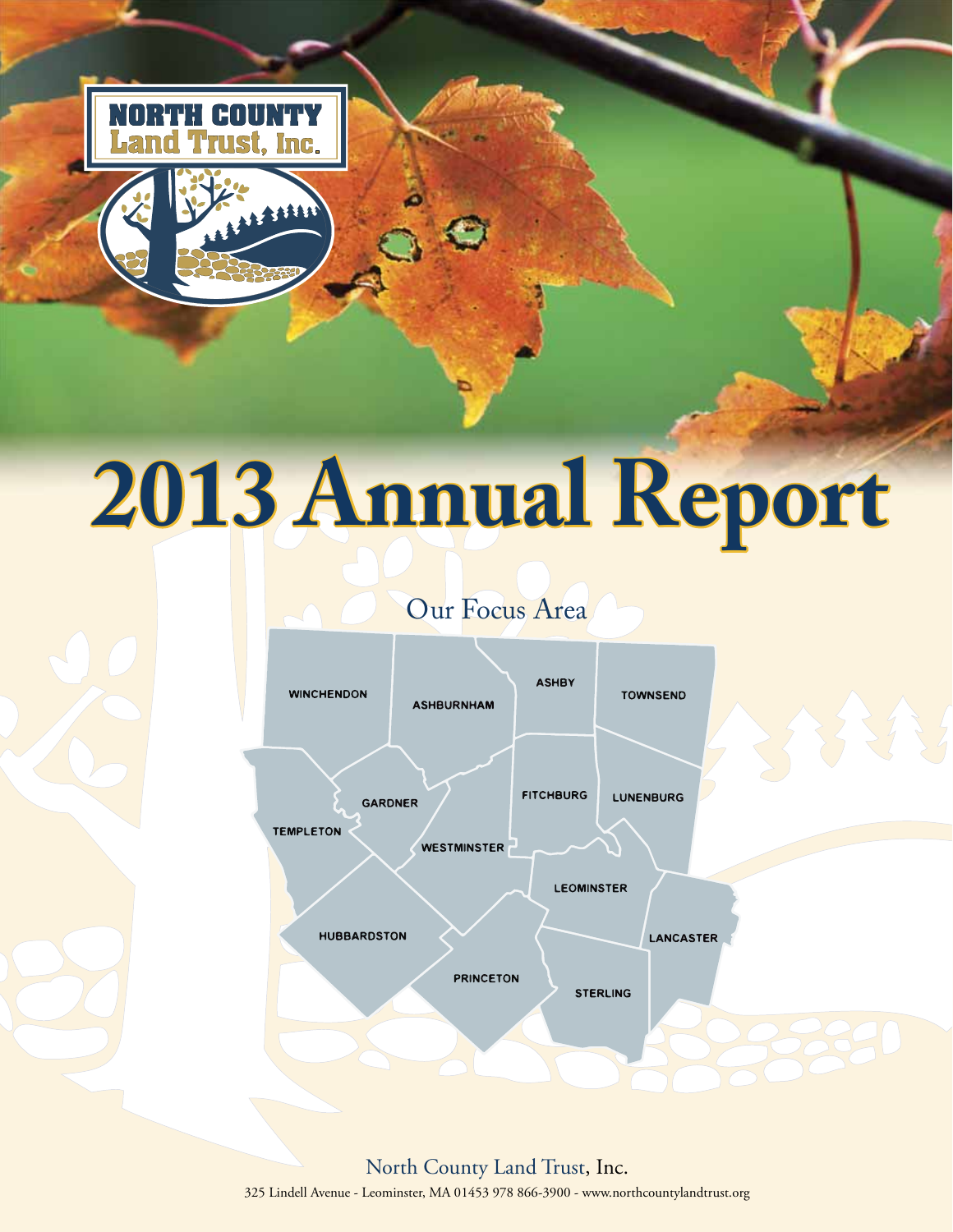# **2013 ANNUAL MEETING Dwelly Farm**

NCLT's 2013 Annual Meeting was an opportunity to celebrate the public opening of Dwelly Farm. Our new conservation area in Templeton. We invited farmers and other vendors to participate in a Fall Fair, featuring local agricultural products, local artisans and local music.



*22 Vendors registered for the Fall Fair, which was held on a 1-acre field on Dwelly Farm. Despite the cool and misty weather, the Fall Fair and Annual Meeting were well-attended.*

*Children's activities included Pumpkin Painting, led by Charlotte Levy, an AmeriCorp member working with NCLT this year.*



Dwelly Farm is a 69-acre former dairy farm which was donated to NCLT in the will of David Dwelly. Dwelly Farm was owned and managed by the Dwelly family for 100 years. Three generations of the family earned their living from the farm, until the local dairy business declined in the 1980's. We are indebted to the Dwelly family for this generous donation of their land and to the Town of Templeton for their contribution to NCLT's Dwelly Farm Stewardship Fund.



*James Clune played music under the tent.*



*Our guest speaker at the Annual Meeting was Carrie Novak, a member of the Templeton Agricultural Committee.* 



*Local children participated in a scavenger hunt on the fair grounds.*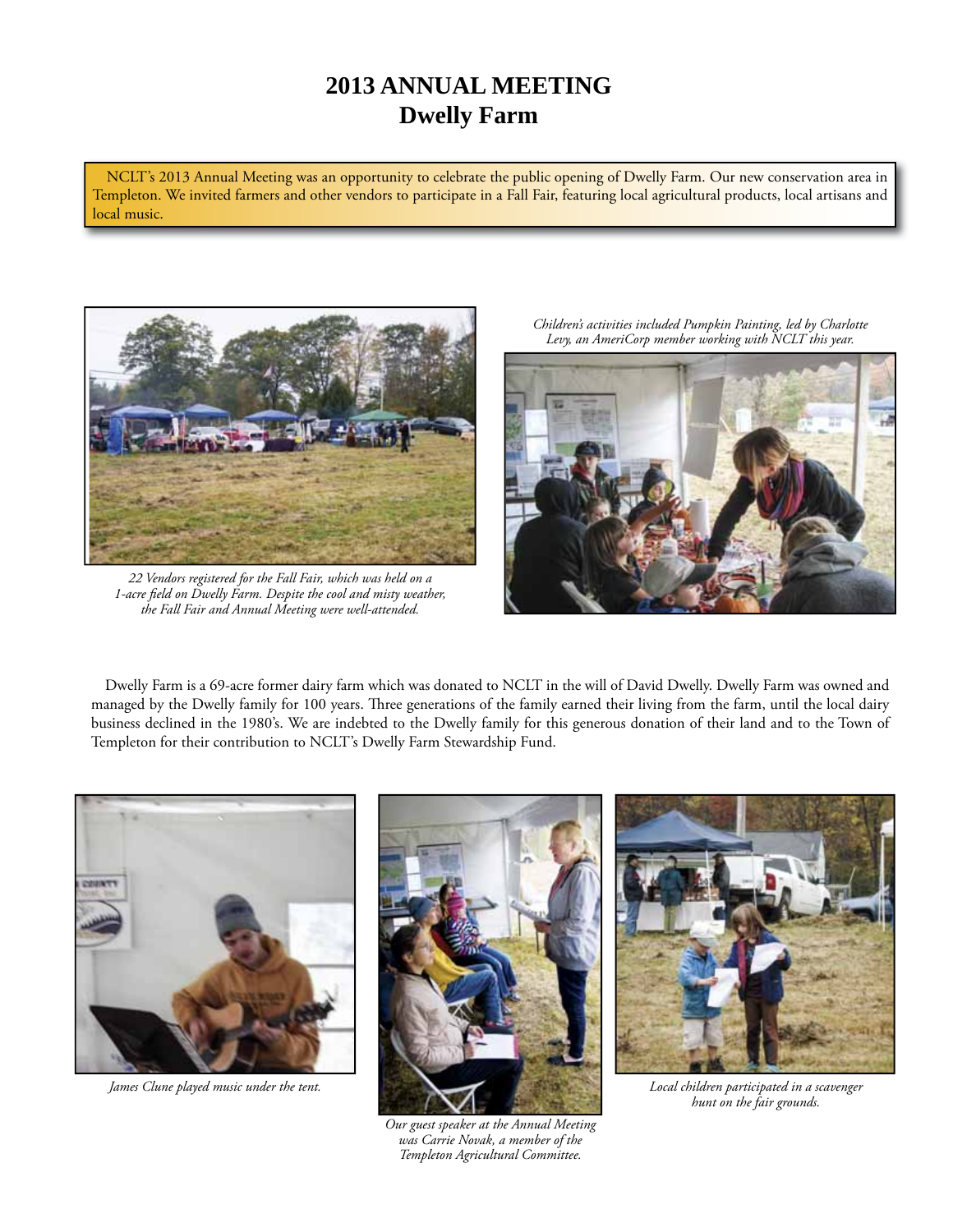# **Environmental Education and Hiking Programs**

## *North County Land Trust Environmental Education Program in Hubbardston*

For the second consecutive year, North County Land Trust offered an environmental education program to public school students in Hubbardston. This hands-on science based program for 3rd graders was funded by Tom and Mary Robinson of Hubbardston. The program was led by environmental educator, Laurie Nehring and it served 50 students in the Hubbardston Center School.



*Laurie shows a video about owls to the class.*

## *Nature Hikes on our Conservation Areas*

NCLT's hiking program included 4 hikes on our conservation areas in Fitchburg, Gardner, Hubbardston and Templeton.

We include Environmental Education in our nature walks. Our most popular hike continues to be the evening Owl Prowl, which took place this year on our conservation areas in Hubbardston and Gardner. Some students in NCLT's Environmental Education Program eagerly participated in the owl prowl held at Underwood Road Conservation Area in Hubbardston.

*By coloring pictures of Barred Owls, students learned about camoufl age and predator-prey relationships.*





*Laurie is known for her ability to call in barred owls at Owl Prowls.*

## *Crocker Conservation Area in National Newscast*

In February, NCLT's Crocker Conservation Area in Fitchburg was mentioned in a piece broadcast by National Public Radio about the anti-obesity program, Mass in Motion. Entitled, *Fitchburg Wins Round One in Fight against Obesity,* the piece included a story about a children's hike on Crocker Conservation Area.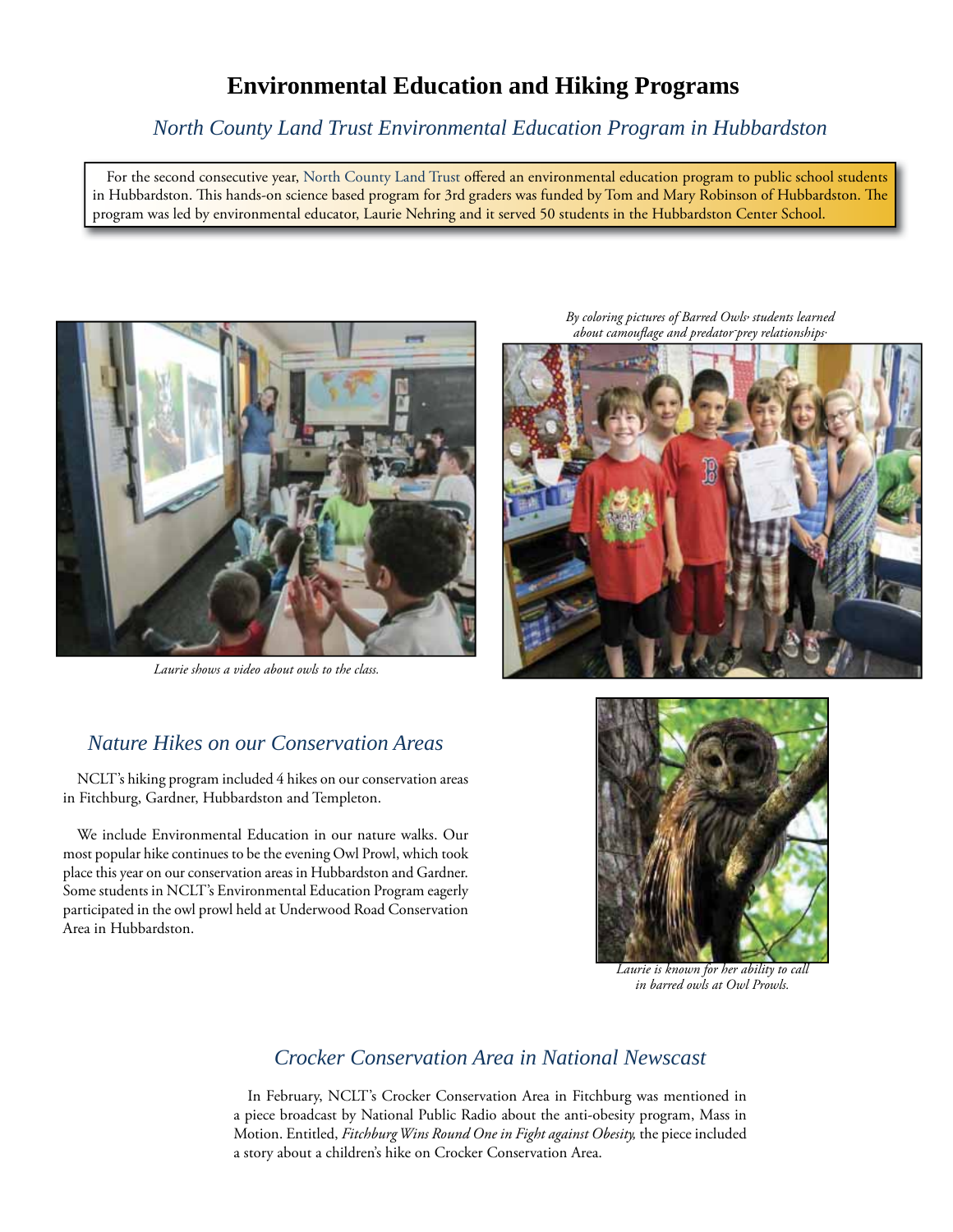# **Land Conservation Projects**

*Quabbin Reservoir to Wachusett Mountain Forest Legacy Project is Funded*

The Quabbin to Wachusett project is a landscape scale project to permanently protect land in the region between the Quabbin Reservoir in the west and Mount Wachusett in the east. This region is the source of drinking water for 2.5 million people in the greater Boston metropolitan area. NCLT and our partners have been awarded Federal Forest Legacy Program funding in the amount of \$5.04 million to conserve 23 tracts of land in 6 communities, totaling over 3,000 acres of watershed land.

*North County Land Trust is working with our Quabbin to Wachusett partners, Mass. DCR Division of Water Supply Protection and the Fitchburg Water Division to protect 11 tracts of land in 3 communities, totaling 1,225 acres:* 

> *Hubbardston, 7 Tracts - 1,100 Ac. Westminster, 2 Tracts - 83 Ac. Princeton, 2 Tracts - 42 Ac.*

#### **Quabbin to Wachusett, Phase II**

In September 2012, NCLT and our partners submitted Quabbin to Wachusett, Phase II, which would conserve an additional 1,000 acres in this region. If funded, this project would increase the protection of sensitive watershed land in the Quabbin to Wachusett landscape to approximately 4,000 acres.



#### **Our Partners**

Quabbin to Wachusett is a landscape scale conservation project created by a broad public- private partnership. Our Quabbin to Wachusett partners include the Nashua River Watershed Association, North Quabbin Regional Landscape Partnership, Mount Grace Land Conservation Trust, East Quabbin Land Trust, Mass. DCR Water Supply Protection, several municipal governments and, the landowners who chose to participate.

Land to be conserved in this project includes, in Westminster, 74 acres of rare North Atlantic Cedar habitat (left); in Princeton, 34 acres within both the Quabbin watershed and Fitchburg's southern water supply watershed (middle) and; in Hubbardston, 85 acres of forested land, part of a 100-acre historic farm in the Quabbin watershed (bottom right).





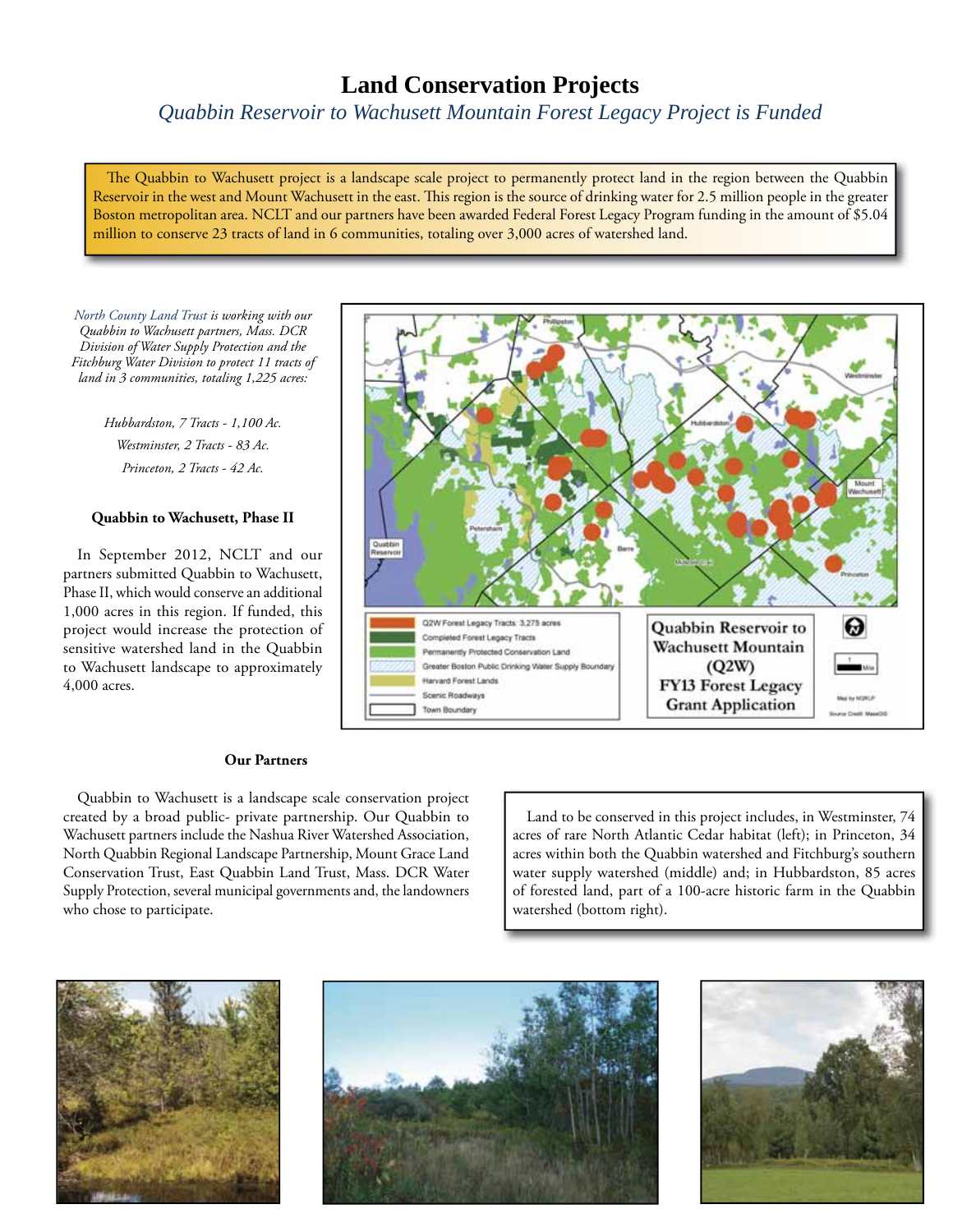# **Land Conservation Projects**

*Kirby Project: Protecting Fitchburg's Northern Watershed*

The Kirby Project will add 153 acres to land protected land in Fitchburg's northern water supply watershed. Located in both Ashby and Ashburnham, this forested property straddles the Town boundary on the northern tip of the watershed. The conservation of this land will protect two Zone A tributaries flowing to the Fitchburg Reservoir in Ashby. The Towns of Ashby and Ashburnham support this project.



## *Phillips Brook Greenway*

North County Land Trust has acquired a key 2-acre parcel of land, located on Phillips Brook in West Fitchburg. A generous donation from Lillian and Alice Leger of Fitchburg enabled NCLT to conserve the first parcel in a project to create a protected greenway on Phillips Brook from West Fitchburg to Westminster, along Ashburnham State Road (Route 12). NCLT, the Nashua River Watershed Association and other members of the Fitchburg Greenway Committee are working on the Philips Brook Greenway Project, which would allow public access to this scenic cold water stream for the first time.



*Fitchburg Reservoir*

# *Conserving Fitchburg's Northern Watershed*

North County Land Trust and our partners have helped the City of Fitchburg to conserve 438 acres of sensitive watershed land in the City's northern watershed, which provides drinking water to Fitchburg residents. Located in Fitchburg, Ashby and Ashburnham, this watershed supplies drinking water to 4 reservoirs: Fitchburg Reservoir in Ashby and Scott, Lovell and Falulah Reservoirs in Fitchburg. NCLT's work has increased land conserved in the northern watershed by 23%, with 2,300 acres now protected.

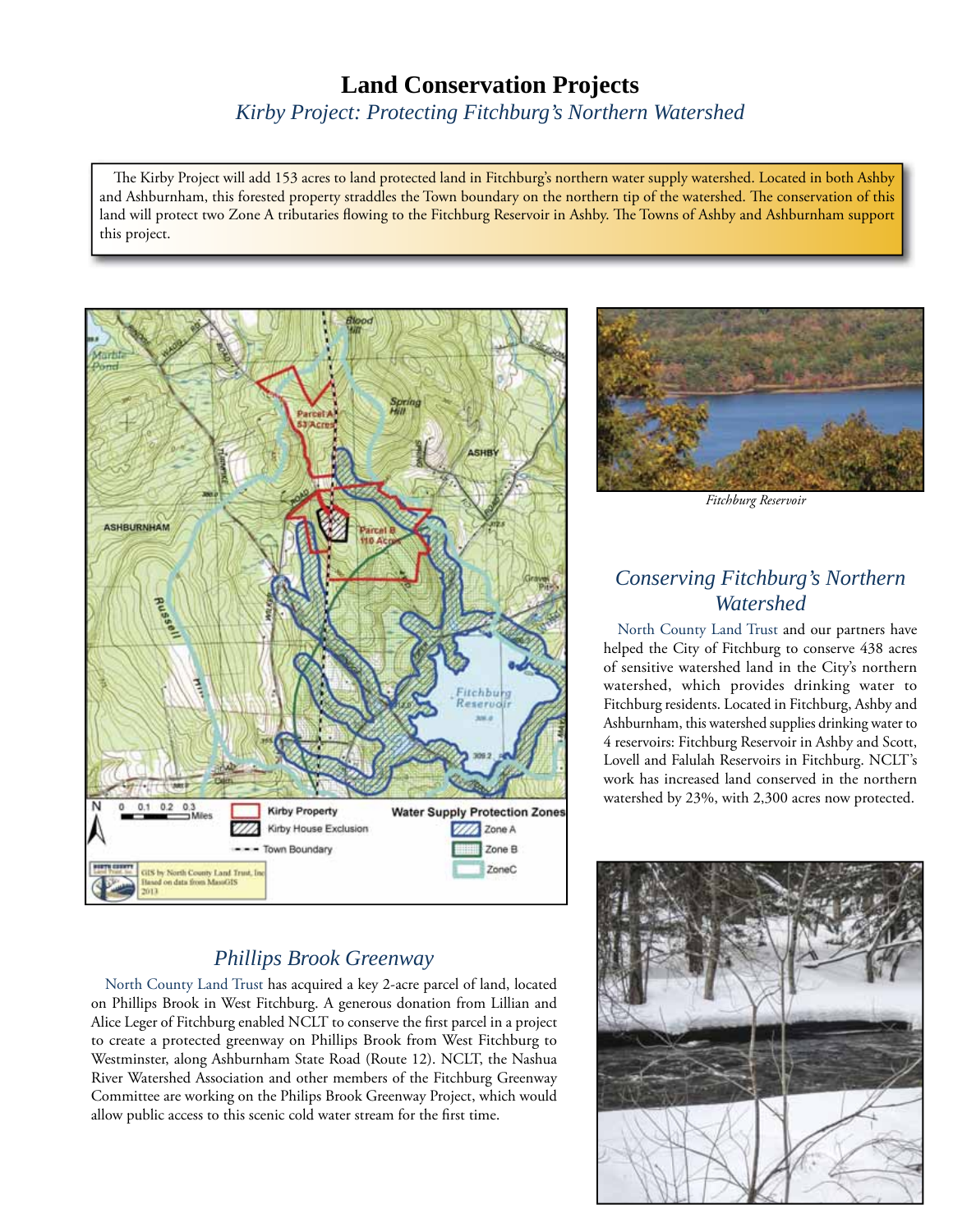# **Land Stewardship Managing NCLT Conservation Areas**

All NCLT conservation areas are managed for public access. It starts with mapping and documenting natural and cultural resources. We use this information to prepare management plans, which include specific plans for forest stewardship and public access. Volunteers help us manage our conservation areas by participating in trail work days and Stewardship Committees.



#### DWELLY FARM—Templeton

Our newest conservation area was the venue for our Annual Meeting and Fall Fair on October 13th. Members and friends participated in a nature hike on a newly constructed 1 mile trail. Earlier in the year, NCLT created the Dwelly Farm Stewardship Fund with proceeds from the sale of a conservation restriction on the farm to the Town of Templeton. The Town voted to expend its Community Preservation Funds for this purpose.

*Students from Narragansett Regional High School, with their teacher, Alyce LaDeau prepared to rough out a new trail on Dwelly. Farm.*

#### CROCKER CONSERVATION AREA—Fitchburg

With the help of NCLT Directors, Dick O'Brien and Jim Walsh, we have been evaluating and remarking trails impacted by last year's timber harvest. We have also begun restoration of the historic Fitchburg Town Pound (located on Crocker Conservation Area), which will be restored for Fitchburg's 250th Anniversary in 2014.





*NCLT Director, Jim Walsh and fellow employees of DRS Power Technology in Fitchburg, at a spring trail work day at Crocker Conservation Area.*

ROME CONSERVATION AREA—Gardner.

This year we completed a Forest Stewardship Plan for Rome Conservation Area. This plan was funded in part by the Mass. Forest Stewardship Program and was prepared by a professional forester. The plan divides the 175-acre Rome Conservation Area forest into "stands", according to the predominant tree species. The purpose of the plan is to guide any harvesting done on the property, to insure that the forest is properly managed for recreation, wildlife habitat and forest products.

#### UNDERWOOD ROAD CONSERVATION AREA—Hubbardston

This conservation area is one of 23 land tracts in the Quabbin Reservoir to Wachusett Mountain Forest Legacy Project. Underwood Rd. Conservation Area is within the watershed which supplies drinking water to the greater Boston metropolitan area. To help in the protection of this watershed, NCLT is preparing to convey a conservation restriction on Underwood Road Conservation Area to the Mass. Division of Water Supply Protection.

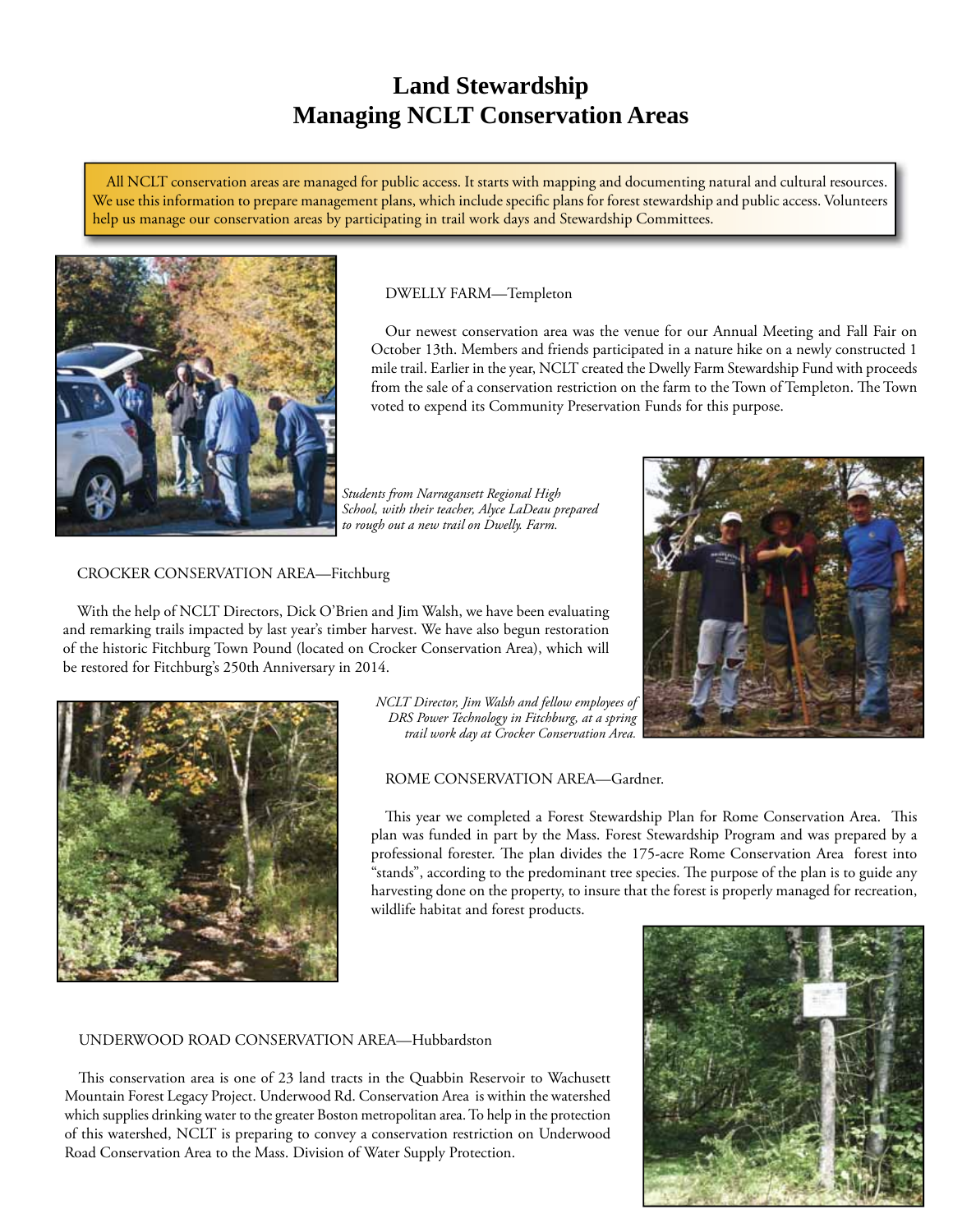# **Organizational and Membership Achievements**



*Accepting the Water Supply Protection grant award are Janet Morrison, Executive Director, North County Land Trust (left) and Denis Meunier, Director, Fitchburg Water Division (right). In center is Stephanie Cooper of Mass. Executive Office of Energy and Environmental Affairs.* 

## *Financial Report (July 1, 2012-June 30, 2013) (July 1, 2012 June 30,*

| <b>REVENUES</b>                         |          |           |
|-----------------------------------------|----------|-----------|
| <b>MEMBER CONTRIBUTIONS</b>             | \$14,658 |           |
| <b>GRANTS</b>                           | \$47,119 |           |
| <b>FUND DISTRIBUTION</b>                | \$12,500 |           |
| <b>SALE OF CONSERVATION RESTRICTION</b> | \$33,000 |           |
| <b>OTHER INCOME</b>                     | \$8,481  |           |
| <b>TOTAL</b>                            |          | \$115,758 |
|                                         |          |           |
| <b>EXPENSES</b>                         |          |           |
| PAYROLL & STIPENDS                      | \$65,413 |           |
| OFFICE                                  | \$7,574  |           |
| <b>INSURANCE &amp; TAXES</b>            | \$5,292  |           |
| <b>TRAVEL</b>                           | \$2,112  |           |
| PROFESSIONAL FEES                       | \$16,293 |           |
| <b>MEMBERSHIPS &amp; CONFERENCES</b>    | \$887    |           |
| PROGRAMS & STEWARDSHIP                  | \$14,760 |           |
| <b>TOTAL</b>                            |          | \$II2,33I |
|                                         |          |           |
| <b>NET INCOME</b>                       |          | \$3,427   |
|                                         |          |           |

## *Grants Awarded*

- 1. A State Water Supply Protection Grant was awarded to the City of Fitchburg in a project facilitated by NCLT. The grant, in the amount of \$178,525 is for the conservation of the Kirby property in Fitchburg's northern water supply watershed.
- 2. A Land Stewardship Grant was awarded to NCLT by the Greater Worcester Community Foundation in the amount of \$2,500 to support the preparation of baseline documentation reports for NCLT properties and conservation restrictions.

# *NCLT Members Recognized*

## **Benefactors**

Dr. Robert & Christina Babineau Richard & Helen Brockelman Can-Am Machinery, Inc. Red Line Wall Systems, Inc. Jeanne L. Crocker Martha P. Crocker Rollstone Bank & Trust Alan N. Rousseau **Sponsors** Donald Ostrowski & Wren Colle Carolyn C. Winslow **Supporters** Ralph & Judy Baker Larry Casassa Gardner Fish & Gun Club, Inc. Paula J. Lanson Norman & Annette LeBlanc Jackie Leger Laila H. Michaud Maureen & Andy Nguyen Roger & Serra May Plourde Karen A. Tucker Unitil Service Corporation Wachusett Brewing Company